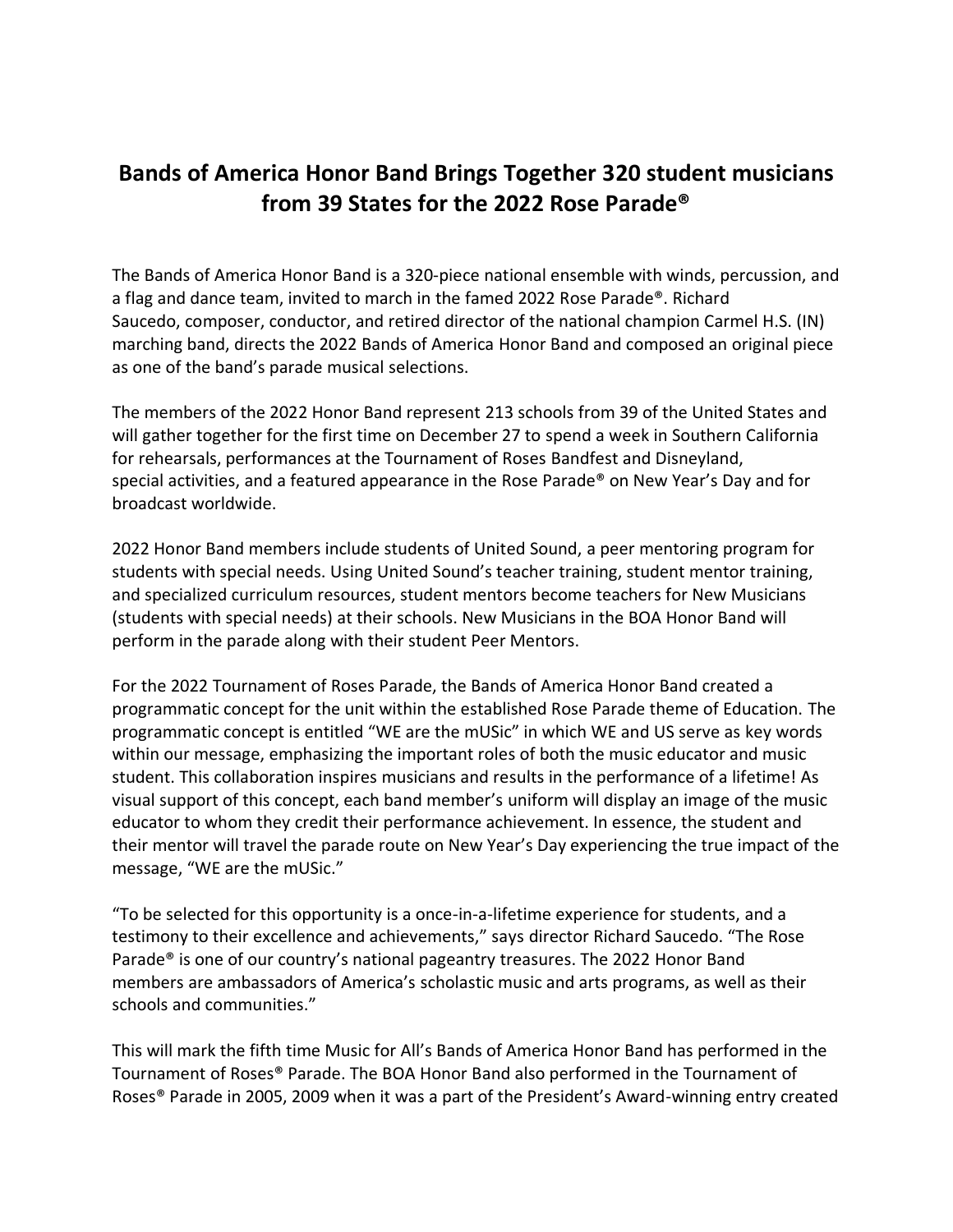with NAMM and Sesame Street Workshop, 2013 and in 2017. Music for All sponsors and partners will play an important role in preparing the BOA Honor Band for their performances. Yamaha Corporation of America, MFA's National Presenting Sponsor, will provide percussion and brass instruments. Fred J. Miller, Inc. (FJM) will outfit the members in custom uniforms debuting in 2022 by award-winning designer Michael Cesario, one of the nation's leading pageantry visionaries. Music Travel Consultants, MFA's Official Student Travel Partner, will manage the travel, housing, and logistics for the band members and their families. Program sponsors D'Addario and StylePlus are also assisting with outfitting the band.

Bands of America is a program of Music for All (MFA), one of the nation's largest and most influential organizations in support of active music making. Music for All is a 501(c)3 not-forprofit educational organization.

The 2022 Rose Parade presented by Honda begins at 8:00 AM on New Year's Day and is themed "DREAM. BELIEVE. ACHIEVE." The 5.5-mile parade will be televised worldwide through its broadcast partners.

## About Music for All

Music for All's mission is to create, provide, and expand positively life-changing experiences through music for all. Our vision is to be a catalyst to ensure that every child in America has access and opportunity for active music making in his or her scholastic environment. Founded in 1975, Music for All is a destination – and sets the standard – for scholastic music ensemble performance and music education advocacy. Music for All provides ensemble experiences, hands-on opportunities for individual student performance training and growth, and teacher professional development. Music for All is also committed to informing and empowering students, parents, and teachers to be engaged advocates for the arts and music education in their communities and across the nation. A 501(c)(3) nonprofit educational organization, Music for All's programs include 30+ annual events, serving more than 500,000 attendees each year – more than 1.3 million in our 46-year history. Our programs include the Bands of America Grand National Championships and Regional Championships for marching bands, the Music for All Summer Symposium, the Music for All National Festival and Affiliate Regional Music Festivals for concert ensembles, and national honor ensembles for students, including the Bands of America Honor Band that will march for the fifth time in the Rose Parade® in 2022.

## Sponsor Information

Music for All efforts are supported through sponsorships, including current partnerships with National Presenting Sponsor: Yamaha Corporation of America; Official Armed Forces Sponsor: U.S. Marines,; Official Uniform Sponsor: Fred J. Miller, Inc.; Official Student Travel Partner: Music Travel Consultants; Official Spirit Wear Sponsor: PepWear; Official Performance Equipment Sponsor: Wenger Corporation; Corporate Sponsors: Ball State University, BAND the mobile app, Visit Indy, and the City of Indianapolis; Associate Sponsors: REMO and Accoladi; Program Sponsors of the Bands of America Honor Band in the Rose Parade: D'Addario and